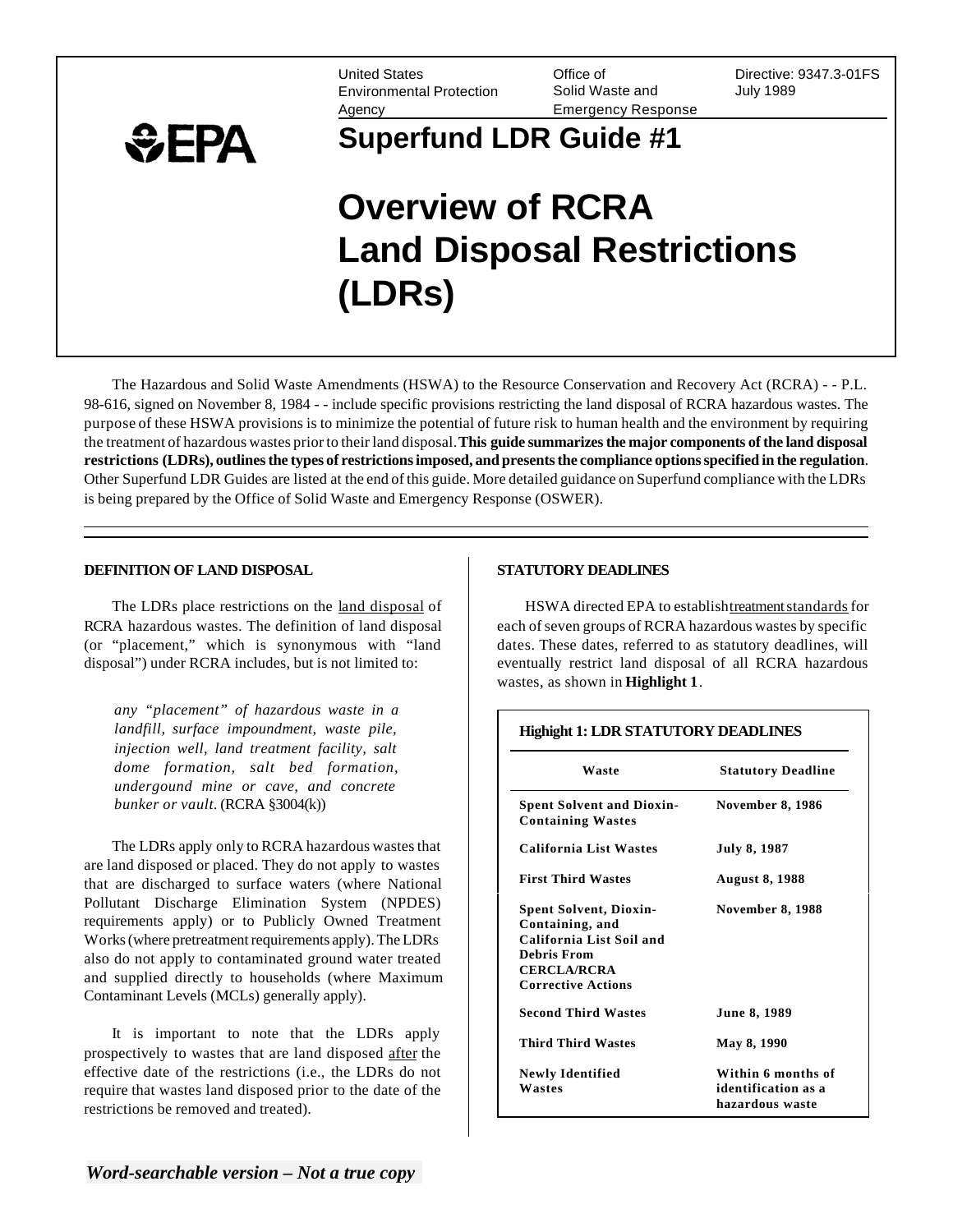The statutory deadlines are important because they are the dates on which RCRA wastes become "restricted," although EPA has the authority to restrict a waste before its statutory deadline. For example, the Agency has restricted certain Second Third wastes in the First Third rule and certain Third Third wastes in the June 1989 Second Third rule.

## **STATUTORY WASTE CATEGORIES**

The first category of wastes (refer to **Highlight 1**) includes: the F001-F005 spent solvent-containing RCRA wastes and the F020-F023 and F026-F028 dioxin-containing RCRA wastes. The second category, the California list wastes, is a distinct category of RCRA hazardous wastes described further in Superfund LDR Guide #2. The three categories of scheduled wastes (i.e., First Third, Second Third, Third Third wastes) include all listed and characteristic hazardous wastes identified as of November 8, 1984 (excluding the solvent and dioxin wastes mentioned above). EPA ranked the scheduled wastes based on their toxicity and volume and placed the highest toxicity/volume wastes in the "First Third." Soil and debris (see **Highlight 2**) contaminated with spent solvent- or dioxin-containing and California list wastes generated during CERCLA response and RCRA corrective actions were given a separate statutory deadline. Finally, wastes newly identified or listed after 1984 must have standards set within six months of their identification or listing as a hazardous waste.

# **Highlight 2: DEFINITIONS OF SOIL AND DEBRIS**

Soil is defined as materials that are primarily of geologic origin such as sand, silt, loam, or clay that are indigenous to the natural geological environment at or near the CERCLA site. (In many cases, soil is mixed with liquids, sludges, and/or debris.)

Debris is defined as materials that are primarily non-geologic in origin such as grass, trees, stumps, and man-made materials such as concrete, clothing, partially buried whole or empty drums, capacitors, and other synthetic manufacturing items, such as liners. (It does not include synthetic organic chemicals, but may include materials contaminated with these chemicals.)

#### **TYPES OF LDR RESTRICTIONS**

As discussed above, a RCRA hazardous waste becomes "restricted" under the LDRs on its statutory deadline (or earlier if EPA promulgates the restriction ahead of schedule). On that date, one of four types of restrictions will apply:

- 1. Treatment standards: EPA may set one of three types of treatment standards for restricted wastes:
	- # A concentration level to be achieved prior to disposal (the most common type of treatment standard);
	- # A specified technology to be used prior to disposal; or
	- # A "no land disposal" designation when the waste is no longer generated, is totally recycled, is not currently being land disposed, or no residuals are produced from treatment.

All three types of treatment standards are established based on the best demonstrated available technology (BDAT) identified for that waste.

2. Minimum technology requirements during a national capacity extension: When EPA sets a treatment standard, it may grant a national capacity extension (for up to two years) if sufficient treatment capacity is not available for that waste. During a national capacity extension, the treatment standards set for a waste do not have to be met. However, if wastes that do not meet the standards are disposed of in a landfill or surface impoundment, the receiving unit must meet the RCRA minimum technology requirements (i.e., double liner, leachate collection system, and ground-water monitoring).

When EPA sets treatment standards for Third Third wastes in May 1990, it may grant a national capacity extension, but only for up to two years. Therefore, by May 1992, all national capacity extensions will have expired. The only exception may be if EPA grants an extension when it sets treatment standards for newly identified wastes. Superfund LDR Guide #3 provides additional information on the minimum technology requirements.

3. Soft hammer restrictions: If EPA fails to set a treatment standard for a First or Second Third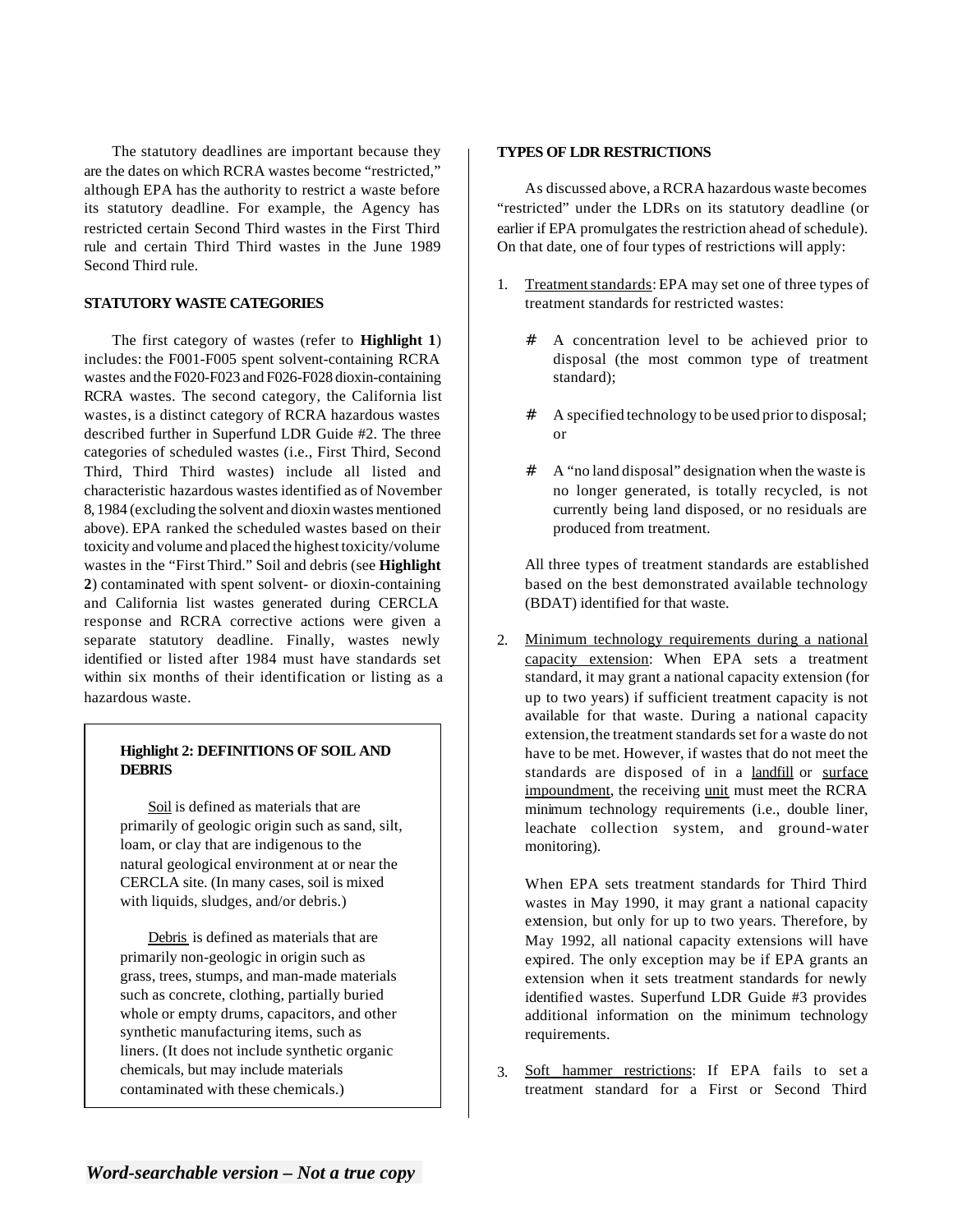waste by its statutory deadline, soft hammer restrictions apply. The soft hammer requirements place the following restrictions on the disposal of wastes in landfills and surface impoundments:

- # The receiving unit must meet minimum technology requirements; and
- # Site managers (OSCs, RPMs as generators) must determine if treatment is practically available. If treatment is practically available, the site manager must use the **best** practically available treatment to treat wastes before disposal; if treatment is not practically available, the wastes may be disposed of without treatment.

Land disposal in other types of units, such as land treatment units and waste piles, isnot restricted under soft hammers, although an LDR notification will be required for actions involving off-site disposal in such units.

Soft hammer restrictions remain in effect until EPA sets a treatment standard, or until May 1990, when the hard hammer restrictions become effective.

4. Hard hammer restrictions: If EPA fails to set a treatment standard by the statutory deadlines for solvent- and dioxin-containing and California list wastes, or by May 8, 1990, for any of the scheduled wastes, the hard hammer restrictions prohibit all land disposal of the affected waste until a treatment standard is promulgated. To date, the hard hammer has only fallen for certain California list wastes.

Superfund LDR Guide #4 provides more information on soft and hard hammer restrictions.

#### **LDR COMPLIANCE OPTIONS**

EPA recognizes that not all wastes can be treated to the LDR treatment standards and that alternative treatment standards and methods of land disposal may provide significant reduction in the toxicity, mobility, or volume of wastes and be protective of human health and the environment. The LDRs, therefore, provide the following compliance options to meeting the restrictions discussed above.

# Treatabili1ity Variance: This option is available when EPA has set a treatment standard as a concentration level, but because a generator's waste differs significantly from the waste used to set the standard, the promulgated treatment standard cannot be met or the BDAT technology is inappropriate for that waste. (For the purposes of the LDRs, CERCLA site managers are considered generators of hazardous waste.) Under a Treatability Variance, EPA approves an alternate treatment standard that must be met before that waste can be land disposed. Superfund LDR Guides #6A and #6B provide more information for obtaining Treatability Variances for remedial and removal actions.

- # Equivalent Treatment Method Petition: This option is available when EPA has set a treatment standard that is a specified technology (e.g., incineration). Generators may use a different technology (e.g., chemical treatment) if they can demonstrate that this technology will achieve a measure of performance equivalent to that of the specified technology.
- # No Migration Petition: This option may be used to meet any of the four types of LDR restrictions. Under this option, generators may land dispose wastes that do not meet the LDR restrictions if they can demonstrate that there will be "no migration" of hazardous constituents above health-based levels from the disposal unit or injection zone for as long as the wastes remain hazardous.
- # Delisting: This option may be used to demonstrate that a waste is nonhazardous and, therefore, not subject to any of the RCRA Subtitle C hazardous waste regulations, including the LDRs. Delisting only applies when the CERCLA waste is a listed RCRA hazardous waste. (Characteristic wastes need not be delisted, but they can be treated to no longer exhibit the characteristic.) Generators must demonstrate that: (1) the waste does not meet any of the criteria for which the waste was listed as a hazardous waste, and (2) other factors (including additional constituents) do not cause the waste to be hazardous.

The LDRs also permit a case-by-case extension of up to two years, which allows a site-specific extension of the effective date if a generator has a binding contractual commitment for treatment capacity and can show that no capacity currently exists anywhere in the United States. This option, however, is generally not appropriate for Superfund response actions.

#### **SOIL AND DEBRIS WASTES**

As discussed earlier, the LDRs apply to soil and debris when they are contaminated with a restricted RCRA hazardous waste. Because of the complex